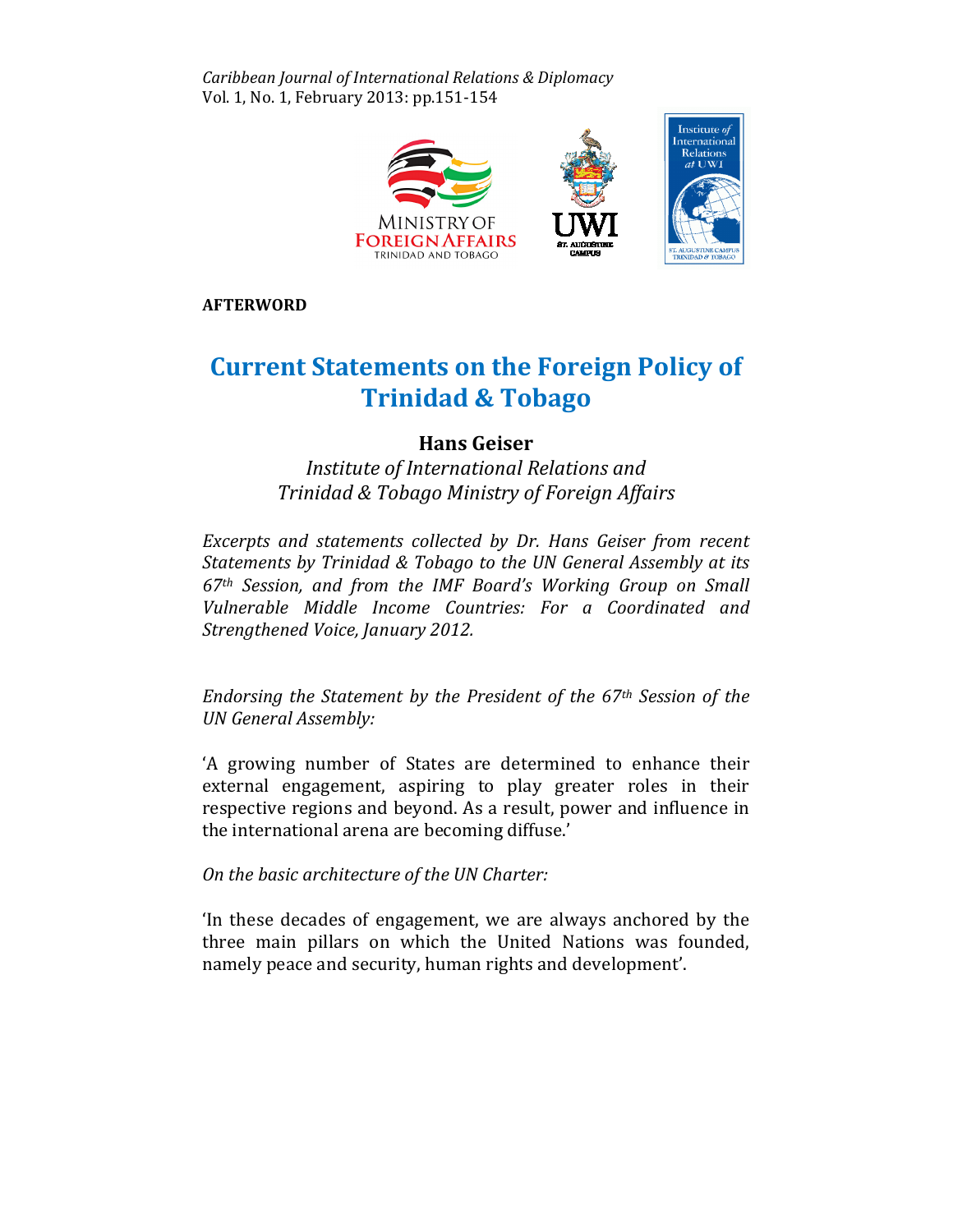#### 152 Hans Geiser

# On conventional weapons and arms trade:

'The stability of many regions is being undermined by the illicit trade in conventional weapons which has fuelled armed conflict and armed violence.

We deeply regret the failure of the UN Diplomatic Conference on the Arms Trade Treaty, despite the support of the overwhelming majority. Illegal weapons, including small arms … is an affront to efforts to resolve disputes by peaceful means.'

# On the Role of the UN Security Council:

'For Trinidad & Tobago the status quo is unacceptable. The Council must be reformed to represent the current geoplotical realities of the 21st Century.'

# On the International Criminal Court:

'Trinidad & Tobago calls on all nation states to ratify the amendments to the Rome Statute of the International Criminal Court on the crime of aggression. We expect to ratify these amendments by the next Assembly of States Parties.'

# On Israel and Palestine:

'The United Nations must commit all available resources to mediating a two state agreement to begin to resolve the Israeli Palestinian situation, in full accordance with relevant resolutions reaffirming borders existing before 1967.'

#### On Cuba:

'In the view of Trinidad & Tobago, the economic blockade of Cuba is an anachronism. We therefore call, yet again, for its removal.'

#### On the Millennium Development Goals:

'While Trinidad & Tobago would have preferred a more equitable geographical representation on the Secretary's General Panel on the acceleration of efforts to achieve the MDG targets, we however, welcome its establishment. We also call for fresh and bold changes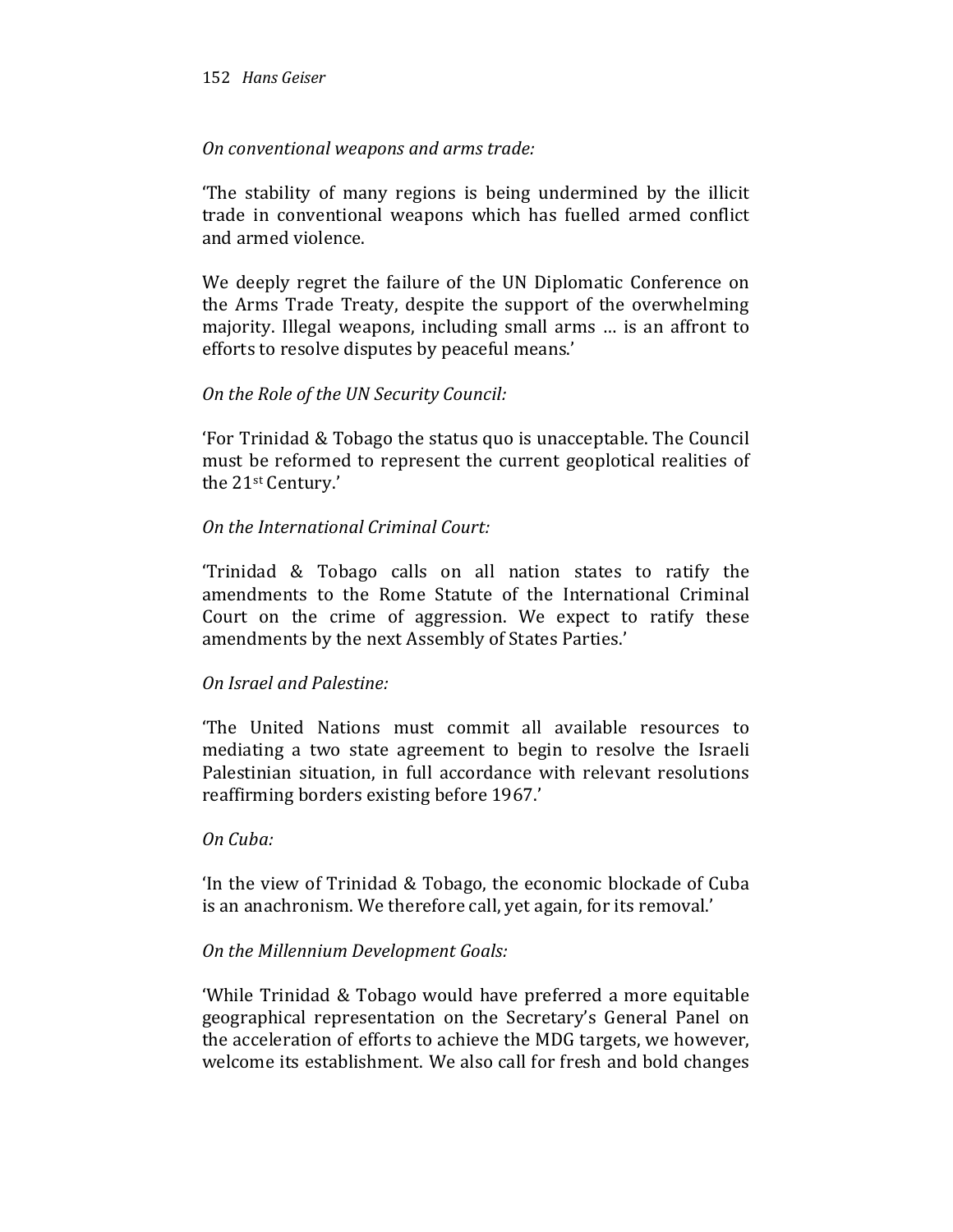and a paradigm shift in thinking in the design of the post 2015 development agenda.'

# On the environment and climate change:

'We must safeguard the environment for future generations and move decisively to fully implement our obligations under the United Nations Framework Convention on Climate Change (UNFCCC) and the Kyoto Protocol.'

# On Health and Non-communicable Diseases (NCDs):

'The prevalence of NCDs poses a serious threat to Caribbean Development. Trinidad and Tobago laments the lack of action on the Political Declaration one year ago… We cannot risk further inaction on this matter. We therefore urge that this matter be given high priority on the international development agenda.

# On Women and Disarmament

Trinidad & Tobago was privileged to host a High-Level Discussion with other Member States, the UN Office for Disarmament Affairs and NGOs on the topic of Women, disarmament, non-proliferation and arms control. The highlight of the discussion was the signing of a Joint Statement to promote the equitable representation of women in these matters and to support a GA resolution accordingly'.

# On Small and Middle Income Countries and the International Lending Institutions:

'Trinidad and Tobago has promoted at every forum the need for constructive dialogue between small States and the G20, the BRICS, and the International Financial Institutions. Trinidad & Tobago recognizes that this calls for a new diplomacy … and we are calling on the major international lending agencies to recognize the special circumstances of middle-income countries and not to push them to the margins of the development agenda. We must advance the global governance agenda and to this end, small and middleincome countries must not be excluded from development cooperation on the single basis of per capita income.'